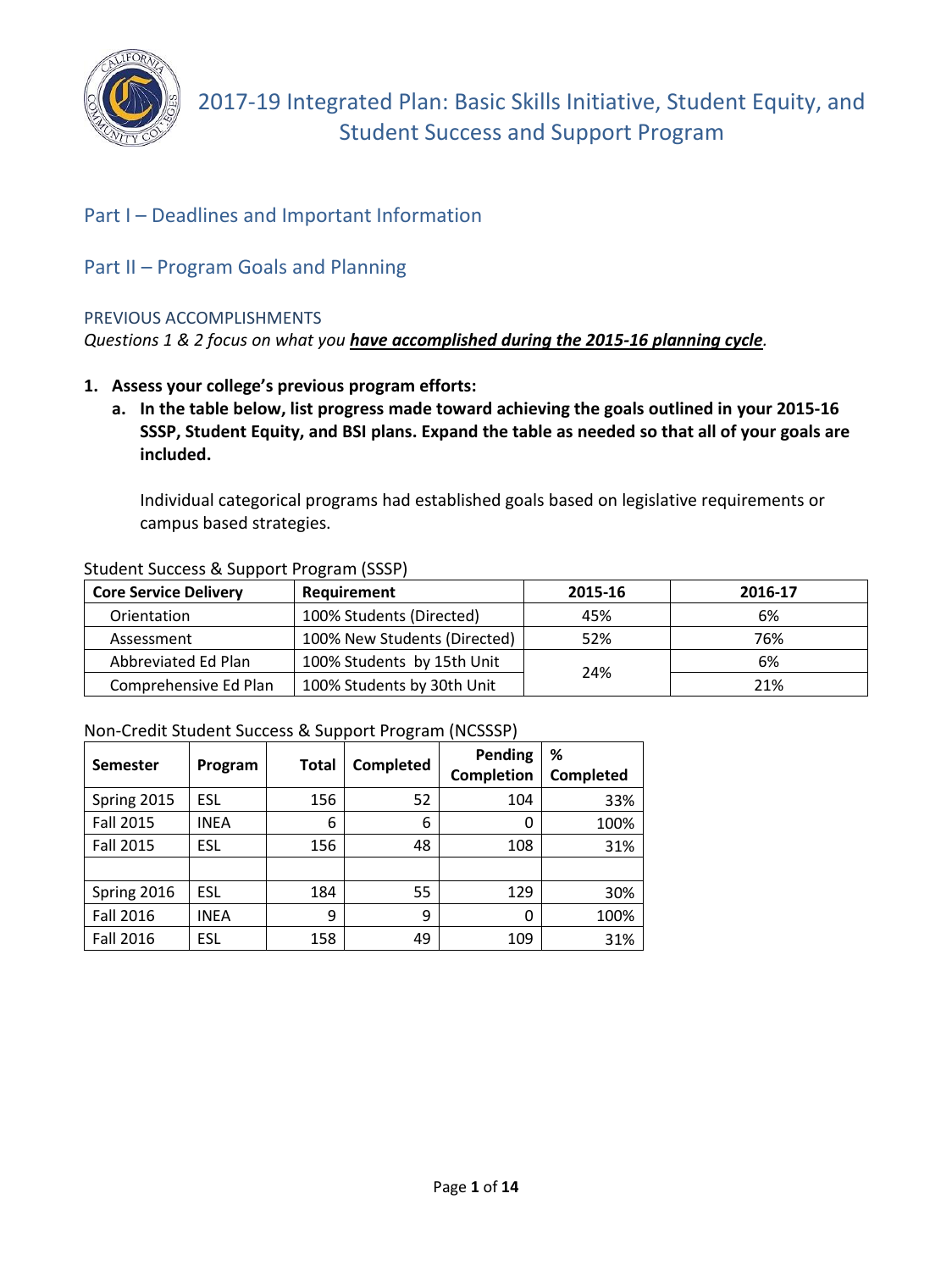

# 2017-19 Integrated Plan: Basic Skills Initiative, Student Equity, and Student Success and Support Program

#### **Success Indicator Disproportionate Impact** | **3 Year Goal Progress Access** +5% Enrollment  $\vert$  -8.8% **Course Completion Foster Youth** +5% Completion +6.3% **ESL & Basic Skills Completion** | African Americans +5% Successful Completion +5.2% Eng +8.8% Math DSPS Students +2% Basic Skills Seq. Comp. +17.1% Eng Males +5% Successful Completion +16% ESL +10.6% Math **Hispanics** +5% Successful Completion +14% Eng +12.1% ESL +11.7% Math **Degree & Certificate Completion**  $\vert$  Unprepared Age 25-49 +2% Completion  $\vert$  -1.5% African Americans  $+2\%$  Completion  $-2.2\%$ DSPS Students  $+2\%$  Completion  $+1.1\%$ **Transfer to 4-year Inst.**  $\vert$  Unprepared Age 25-49  $\vert$  +2% Completion  $\vert$  +1.3%

#### Student Equity

#### Basic Skills Initiative

| <b>BSI 1516 Goals</b>                                                                           | $F13 - Su15$                                 | $F14 - Su16$                                | <b>Difference</b>   |
|-------------------------------------------------------------------------------------------------|----------------------------------------------|---------------------------------------------|---------------------|
| Increase the # of DRC                                                                           | $ESL = 0%$                                   | $ESL = 0%$                                  | 0                   |
| students who pass their                                                                         | English = $32.99\%$                          | English = $32.97%$                          | $-.02$              |
| basic skills courses.                                                                           | Math = $11.54%$ (for                         | Math = $5.66\%$ (for                        | -5.88% (for Math 60 |
|                                                                                                 | Math $60 = 24.04\%$                          | Math $60 = 24.53\%$                         | $= +.49$            |
| Increase the success rate<br>of first-year students in<br>math courses below<br>transfer level. | Math 15 $\rightarrow$ Math 60<br>$= 12.66\%$ | Math 15 $\rightarrow$ Math 60<br>$= 17.38%$ | $+4.72%$            |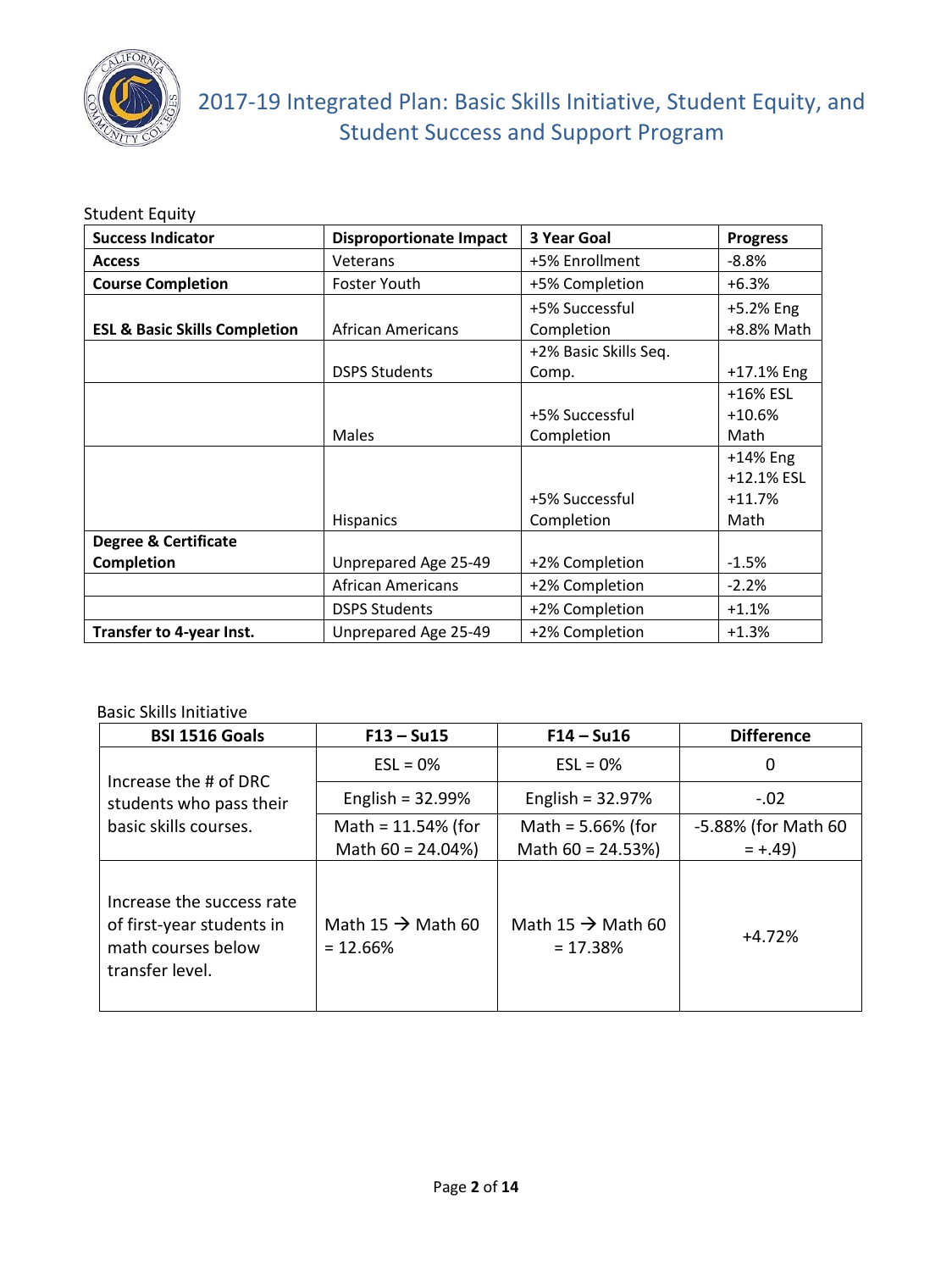

# 2017-19 Integrated Plan: Basic Skills Initiative, Student Equity, and Student Success and Support Program

| Of those students who<br>enroll into ESL 101,<br>increase the percentage<br>who are eligible to enroll<br>in English 100 within 3<br>years. | 43%    | 58.75% | +15.75%  |
|---------------------------------------------------------------------------------------------------------------------------------------------|--------|--------|----------|
| Pilot activities and<br>programs designed to<br>help students progress<br>successfully through the<br>English sequence.                     | 20.20% | 26.64% | $+6.44%$ |

### b. **To what do you attribute your overall success or lack thereof? (This answer can be in narrative or bullet; 100 words maximum)**

#### **Successes**

- Increased staffing in key student support service delivery roles
- Greater collaboration among departments
- Expanded use of data/tools to identify students in specific categories and to reach out with targeted information and services.
- DRC support classes and tutoring in Math and English
- 2<sup>nd</sup> year of ESL Leap Start, a one-year learning community
- Student completing reading classes showed a higher level of transfer-level coursework completion in English

### **Shortfalls**

- Veteran enrollment affected by decrease in military discharged population.
- Unaddressed issues for students with math-related challenges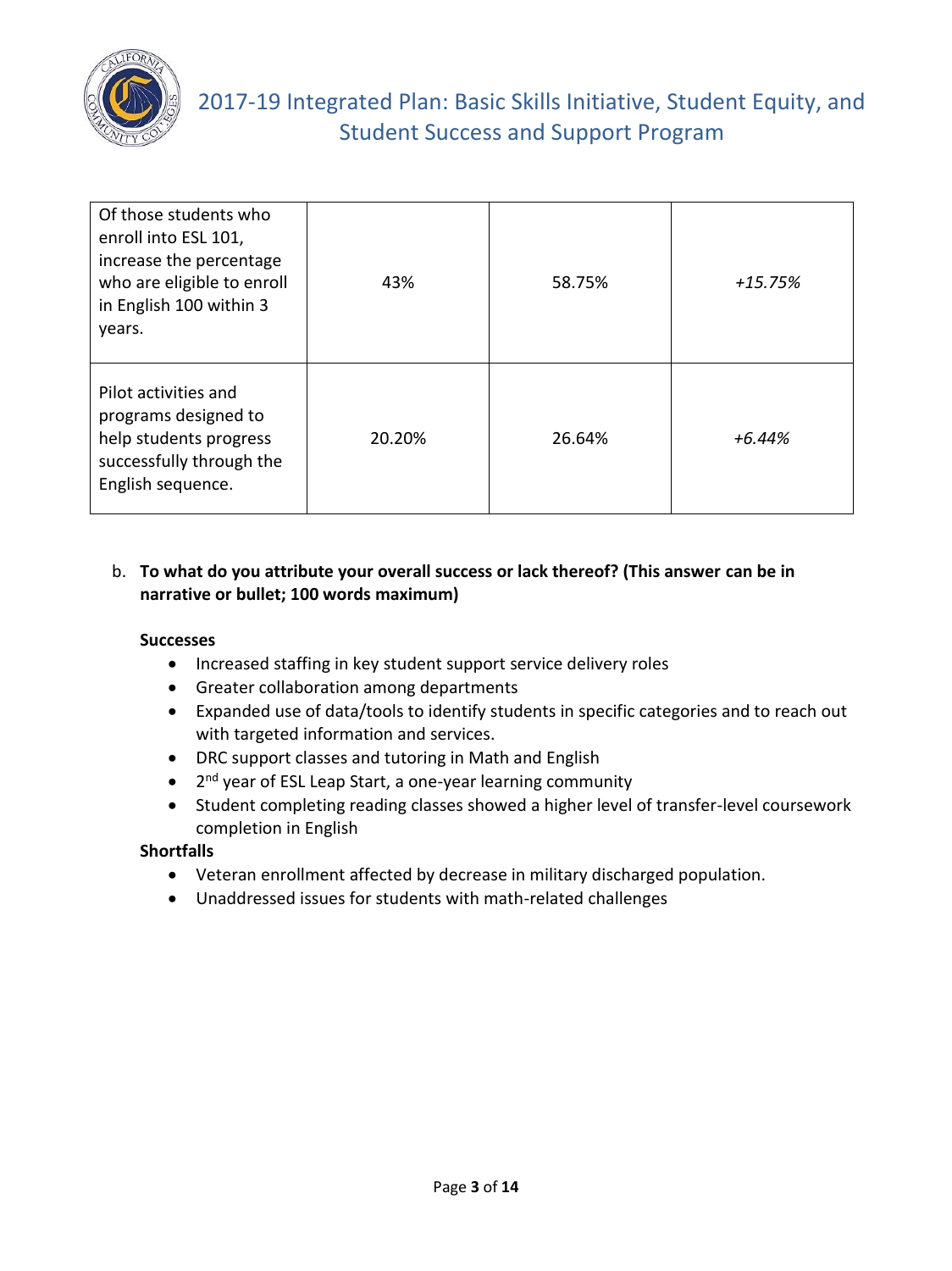

**c. In the table below, identify one goal from your 2015-16 plans that intersects SSSP, Student Equity, and BSI and describe the integration activities. (Note: For the 2017-19 plan, integrated goals are required.)** 

| Goal                |                            | Activities in each program that serve the goal listed |                                 |  |  |  |  |  |
|---------------------|----------------------------|-------------------------------------------------------|---------------------------------|--|--|--|--|--|
|                     | <b>SSSP</b>                | <b>Student Equity</b>                                 | <b>BSI</b>                      |  |  |  |  |  |
| Increase ESL &      | Provide orientation,       | Provide prep courses/                                 | Offer first-year experience     |  |  |  |  |  |
| <b>Basic Skills</b> | assessment, course         | Skillshops                                            | programs or specific summer     |  |  |  |  |  |
| sequence            | planning and               |                                                       | bridge programs targeting       |  |  |  |  |  |
| completion          | counseling services.       | <b>Mathematics Learning</b>                           | English 10, ESL 45/55, and Math |  |  |  |  |  |
|                     |                            | Center                                                | together with reading and       |  |  |  |  |  |
|                     | <b>Early Alert</b>         | First Year Experience                                 | counseling support              |  |  |  |  |  |
|                     | <b>Retention Follow-Up</b> | Summer Bridge                                         |                                 |  |  |  |  |  |
|                     | <b>Success Skillshops</b>  | Program                                               | <b>ESL Tutoring</b>             |  |  |  |  |  |
|                     |                            | <b>STAR Tutoring</b>                                  | <b>Math Learning Center</b>     |  |  |  |  |  |
|                     |                            |                                                       | <b>Writing Center Support</b>   |  |  |  |  |  |
|                     |                            |                                                       | <b>Reading Tutoring</b>         |  |  |  |  |  |
|                     |                            |                                                       | Embedded tutoring in            |  |  |  |  |  |
|                     |                            |                                                       | DRC Support Classes in Math     |  |  |  |  |  |
|                     |                            |                                                       | and English                     |  |  |  |  |  |

#### **2. Describe one strategy or activity that your college has implemented that is resulting in significant gains in student completion or closing of achievement gaps. The Chancellor's Office will use this information to assist in dissemination of effective practices to other colleges.**

Palomar College has focused on providing students with substantive academic and student support services. One significant change in our business practice has been an intentional focus on providing current and incoming students with targeted messaging that connects them with relevant support services. For example, we identify students who are enrolled in math courses and we send them specific information about availability of free math tutoring at our Mathematics Learning Center. Our data show that students who participate in tutoring have consistently higher pass rates than students who do not. For math, that difference is 1.5%. For English, that difference is 6.5%. For ESL, that difference is 11.1%. For other areas, that difference is 6.8%. By using student system data, we can focus messaging to the specific needs of students. This data driven approach to service and support delivery has enabled us to reach students more efficiently.

### FUTURE PLANS

### *Questions 3-8 address the 2017-19 planning cycle.*

3. **Establish integrated student success goals to be completed/achieved by June 30, 2019, along with corresponding activities designed to achieve those goals. Goals must be outcomes-based, using system-wide outcomes metrics.**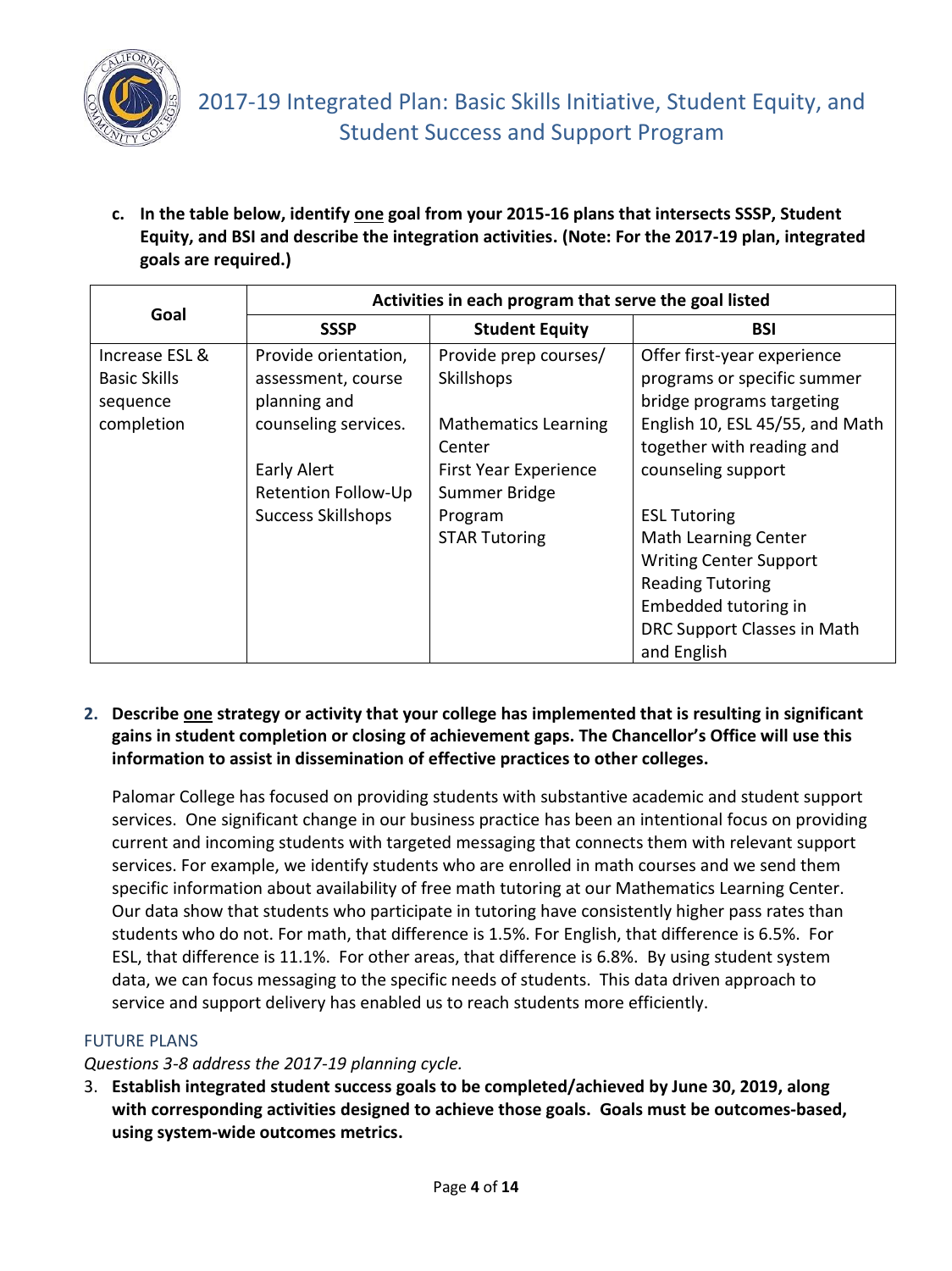

# **Select five integrated goals for the period covering this plan and complete the following table, showing how each goal connects across programs as well as the activities/steps you will implement to achieve each goal.**

|                                                                | Activities in each program that serve the goal listed                                                                                                                                    |                                                                                                                                                                                            |                                                                                                                                                                                                                                               |                                                                                                                                                                                          |
|----------------------------------------------------------------|------------------------------------------------------------------------------------------------------------------------------------------------------------------------------------------|--------------------------------------------------------------------------------------------------------------------------------------------------------------------------------------------|-----------------------------------------------------------------------------------------------------------------------------------------------------------------------------------------------------------------------------------------------|------------------------------------------------------------------------------------------------------------------------------------------------------------------------------------------|
| Goal                                                           | <b>SSSP</b>                                                                                                                                                                              | <b>Student Equity</b>                                                                                                                                                                      | <b>BSI</b>                                                                                                                                                                                                                                    | <b>Goal Area</b>                                                                                                                                                                         |
| <b>Basic Skills Completion</b>                                 | Assess placement<br>through multiple-<br>measures.<br>Counseling/<br><b>Education Planning</b><br><b>Success Skillshops</b>                                                              | <b>Tutoring services</b><br>Direct Supports to<br>Students<br>Counseling/Education<br>Planning<br><b>Dual Enrollment</b><br>Professional<br>Development                                    | Tutoring (@centers,<br>online, and embedded)<br>Learning communities<br>among basic skills<br>courses and basic skills<br>w/transfer-level courses<br>Summer Bridge<br><b>FYE</b><br><b>Success Skillshops</b><br>Professional<br>Development | Access<br>$\Box$<br>x Retention<br>Transfer<br>□<br>x ESL/Basic Skills<br>Completion<br>x Degree &<br>certificate<br>Completion<br>Other:<br>$\Box$                                      |
| Improve Access for<br>Veterans                                 | <b>Timely Core Service</b><br>Delivery:<br>-Orientation<br>-Assessment<br>-Counseling/<br><b>Education Planning</b><br>Designated Veteran<br>Counselors                                  | Outreach Staff /<br><b>Targeted Marketing</b><br>Direct Supports to<br><b>Students</b><br>Designated Veteran<br>Counselors<br><b>Transition Services</b><br>(active duty to vet<br>status) | Offer non-credit low-<br>level math and English<br>classes<br>Offer English 10 & Math<br>15 and 50 at Camp<br>Pendleton; research<br>viability of offering<br>Reading as well                                                                 | x Access<br>Retention<br>$\times$<br>Transfer<br>$\Box$<br><b>ESL/Basic Skills</b><br>X<br>Completion<br>Degree &<br>X.<br>Certificate<br>Completion<br>X Other: Employment<br>Placement |
| Increase Degrees,<br>Certificates and<br><b>Transfer Rates</b> | <b>Timely Core Service</b><br>Delivery:<br>-Orientation<br>-Assessment<br>-Counseling/<br><b>Education Planning</b><br><b>Early Alert</b><br><b>Success Skillshops</b><br>Peer Mentoring | FYE / Palomar Promise<br>Direct Supports to<br>Students<br>Counseling/Education<br>Planning<br>Core Service Delivery<br>via:<br><b>UMOJA</b><br>Puente                                     | <b>Learning Communities</b><br>Tutoring<br>Core Service Delivery<br>via:<br>Summer Bridge<br><b>FYE</b><br><b>Success Skillshops</b><br>Professional<br>Development related to                                                                | □<br>Access<br>Retention<br>$\mathsf{X}$<br>Transfer<br>X<br>Χ<br><b>ESL/Basic Skills</b><br>Completion<br>x Degree &<br>Certificate<br>Completion<br>$\Box$ Other:                      |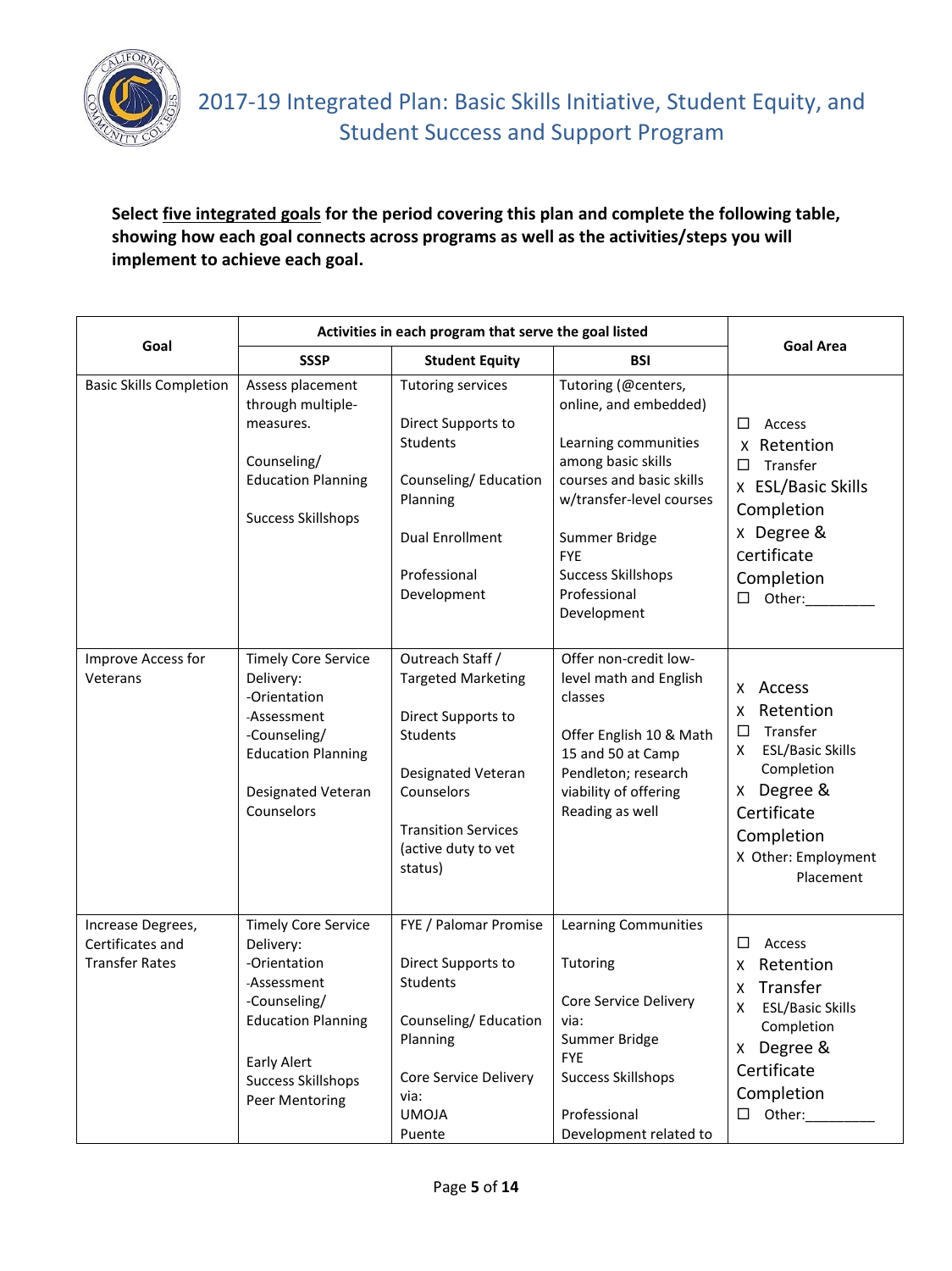

| <b>Guided Student</b>                                                          | <b>Timely Core Service</b>                                                                                                                                                                                                              | <b>FYE</b><br><b>FYRST</b><br><b>DSPS</b><br>Service Learning<br>Math Learning Center<br><b>Transfer Workshops</b><br><b>College Tours</b><br>-HSI, HBCU<br>Professional<br>Development<br>Direct Supports to                                                                   | working with<br>disproportionately<br>impacted students (ADA,<br>cultural competencies,<br>Title IX)<br>K-12/CC Collaboration to |                                                                                                                                                                          |
|--------------------------------------------------------------------------------|-----------------------------------------------------------------------------------------------------------------------------------------------------------------------------------------------------------------------------------------|---------------------------------------------------------------------------------------------------------------------------------------------------------------------------------------------------------------------------------------------------------------------------------|----------------------------------------------------------------------------------------------------------------------------------|--------------------------------------------------------------------------------------------------------------------------------------------------------------------------|
| Pathways                                                                       | Delivery:<br>-Orientation<br>-Assessment<br>-Counseling/<br><b>Education Planning</b><br>Degree Planner<br><b>Success Skillshops</b><br>Develop pathways<br>for all academic<br>programs for 2 <sup>nd</sup> year<br>student retention. | <b>Students</b><br>Tutoring<br><b>Faculty Advising</b><br>Peer Mentoring<br>Include industry input<br>to connect academic<br>and career pathways.<br><b>Student Engagement:</b><br>Service Learning<br><b>Faculty Advising</b><br>Peer Mentoring<br>Professional<br>Development | assist students in being<br>college ready<br>(articulations, CCAPs,<br>meetings among faculty<br>at all levels)                  | $\Box$<br>Access<br>Retention<br>X.<br>Transfer<br>X.<br>x ESL/Basic Skills<br>Completion<br>Degree &<br>X.<br>Certificate<br>Completion<br>X Other: Career<br>Placement |
| Increase intervention<br>and retention of<br>students on<br>progress/probation | Establish effective<br>early alert system<br>(Starfish)<br>Communicate<br>probation status and<br>options.<br><b>Transition students</b><br>to good standing.                                                                           | <b>Student Engagement:</b><br>Tutoring<br>Counseling/Advising<br><b>Success Skillshops</b><br>Peer Mentoring                                                                                                                                                                    | Academic<br>support/tutoring<br>Peer Mentoring                                                                                   | □<br>Access<br>Retention<br>X.<br>x Transfer<br>x ESL/Basic Skills<br>Completion<br>x Degree &<br>Certificate<br>Completion<br>Other:                                    |

**4. How will your college accomplish integration of matriculation, instruction, and student support to accomplish you student success goals? Include in your answer how your college will ensure coordination across student equity-related categorical programs or campus-based programs. (500 words max)**

Palomar College has continuously engaged faculty, staff and students in all college planning of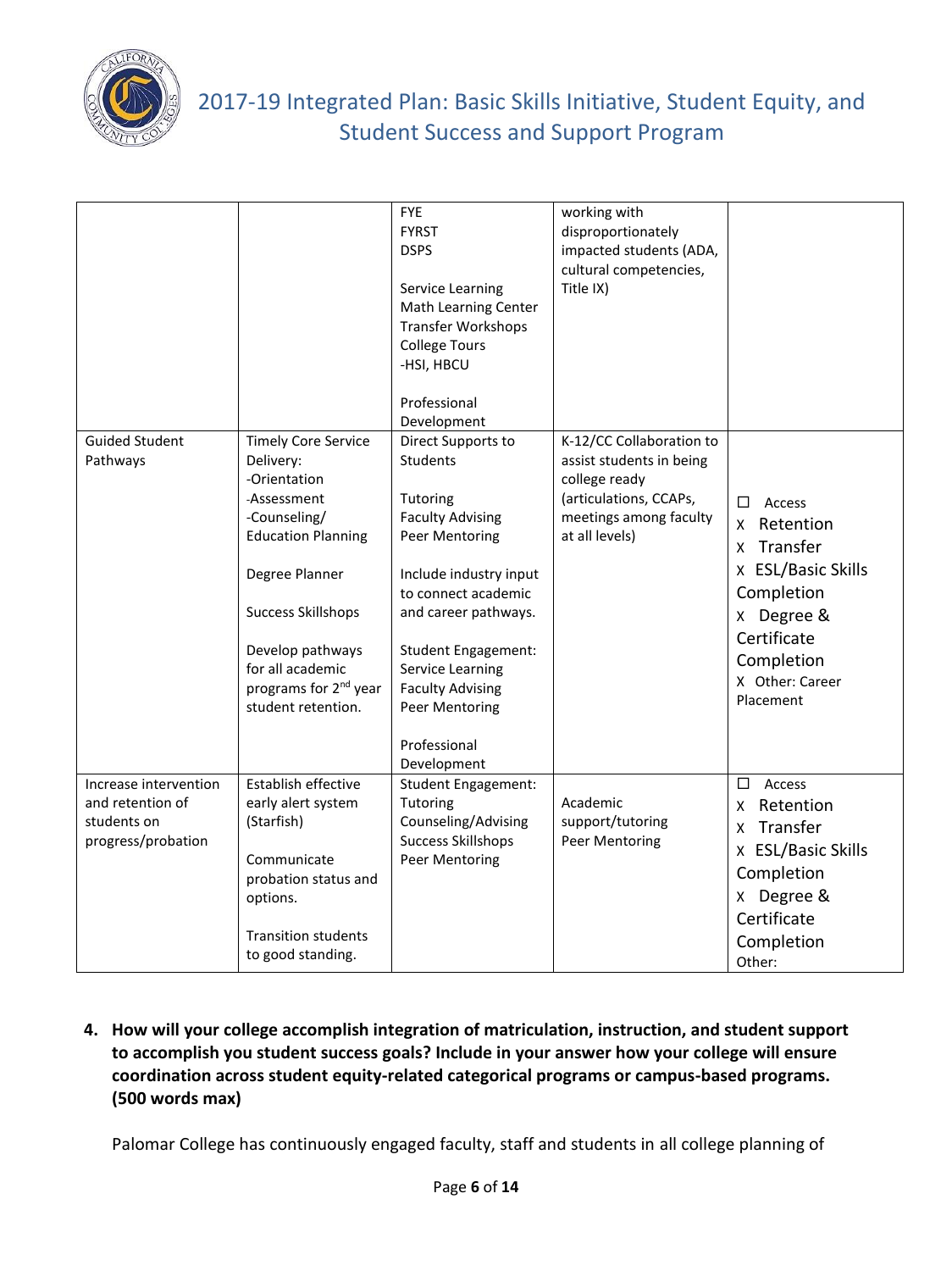

categorical and campus-based programs. The College utilizes a collaborative, shared-governance process which includes research and dialogue in the development of proposed strategies. Funding is prioritized for activities also aligned with strategic plan goals.

The primary planning group coordinating the 2017-19 Integrated Plan was our Student Success and Equity Council (SSEC). The SSEC is comprised of a cross section of campus community representatives including instruction, student services and the student body and tri-chaired by the VP of Student Services, the VP of Instruction and the Faculty Senate President. Members of the SSEC had the foresight to integrate activities within our Student Success and Support Program (SSSP) and the Student Equity Plan three years ago. Integration of our Non-Credit Student Success and Support Program (NCSSSP) began last year with the transfer of oversight from the Dean of Languages and Literature to the Dean of Counseling, who also oversees SSSP. A separate Basic Skills Initiative (BSI) committee has representation on the SSEC and together, we prioritize integrated goals.

As a consistent practice, we incorporate the counseling faculty and counseling division staff into a variety of important roles within all of the College's program plans. For example, our Summer Bridge and FYE programs, both of which support basic skills students, provide participants with orientation, assessment, education planning, and follow up services.

Palomar College has invested in technology upgrades to enhance our retention efforts. We are participating in the second phase implementation of Hobsons Starfish Early Alert. This tool will enable more timely intervention for students who may be struggling. Several academic and student service departments are teaming up to test the kudo and referral features. An expansion of use will take place in spring 2016 with full implementation by fall 2018. Concurrently, we are implementing the Hobsons Starfish Degree Planner module to streamline electronic education planning between students and counselors. Implementing these technology projects will enhance the pace at which we are able to support student success.

Additionally, our campus-wide theme of "Better Together" is a reflection of our commitment to effective and efficient business practices. Our professional development programs for faculty, classified and administrative staff recently merged. Beginning with academic year 2017-18, all employees will have an opportunity to participate in shared professional development and professional growth activities. To enhance cross-departmental collaboration and program integration between instruction, student services, and general campus operations, professional development activities were consolidated into one campus-wide accessible program.

In short, at Palomar College, we work well together and we continuously strive to collaborate across departments and divisions. We recognize that we are indeed "Better Together".

**5. If your college has noncredit offerings, describe how you are including these offerings in moving**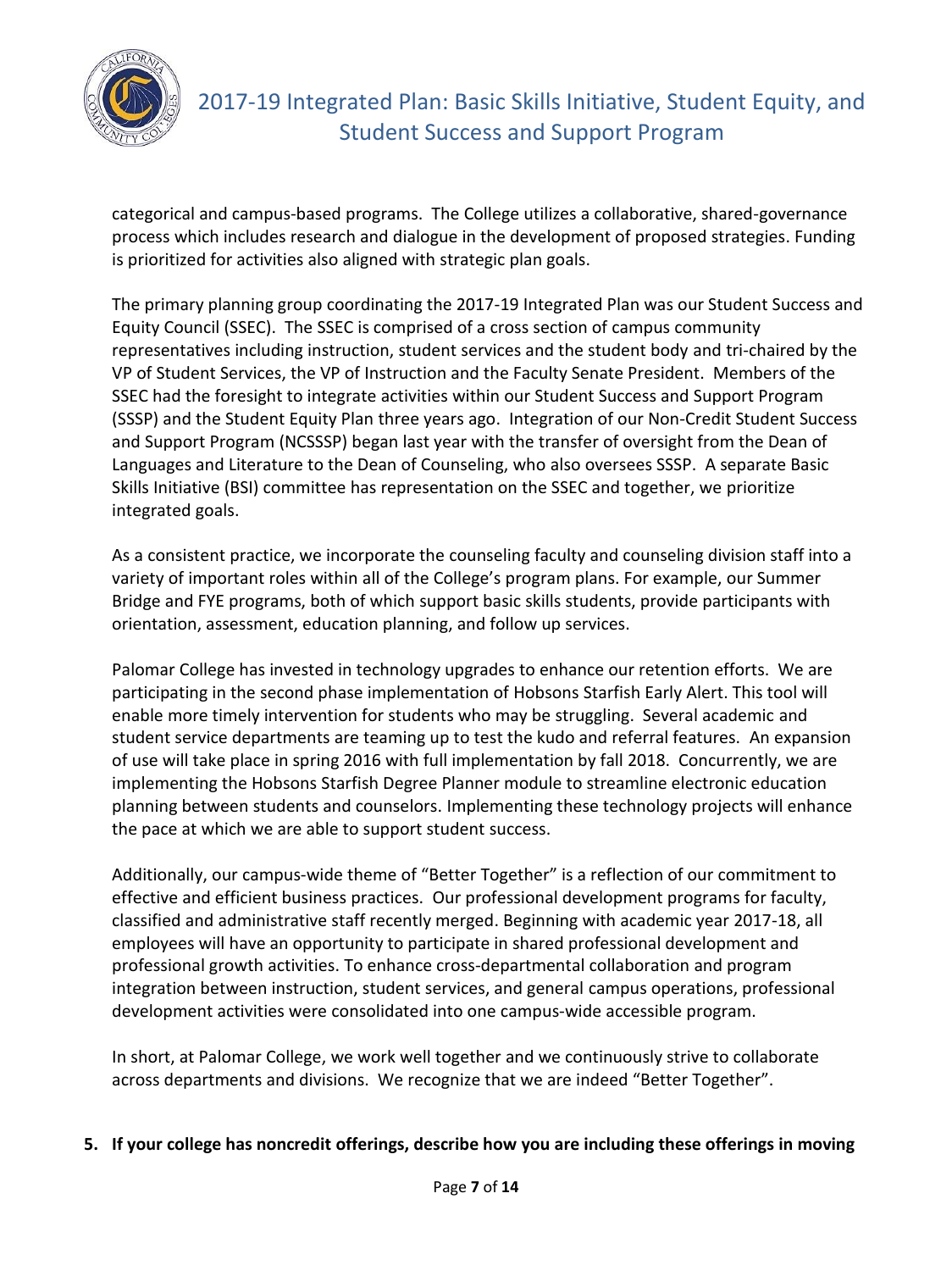

## **students through to their goals, including post-secondary transitions and employment (250 words max)**

Palomar College offers noncredit course work, primarily through the ESL Department. Core services including orientation, assessment and education planning are available to all new and returning non-credit students. Services are delivered to students in person through workshops or one-on-one appointments. These services help prepare noncredit students for successful completion of ESL studies. Students also have access to our noncredit ESL counselor or ESL student specialist for follow-up and support.

Palomar College began offering noncredit course work for older adults in Fall 2017; the largest demographic population in our service area. Many additional adult education courses are currently in the curriculum approval process. Plans are underway to offer noncredit modules for the medical professions beginning in summer 2018. These will assist students as they transition into credit nursing and emergency medical education programs. All students interested in transitioning to our credit programs are encouraged to meet with a counselor to plan their path.

# **6. Describe your professional development plans to achieve your student success goals. (100 words max)**

Palomar College has a Professional Development Committee (PDC) comprised of members representing all employee groups. A broad range of training opportunities are available to all faculty and staff. A Student Success & Equity training series is under development to enhance campus community practices and provide faculty and staff with the techniques that help students achieve goals. Palomar is also a part of a BSI Partnership focused on professional development for equity, involving identification of biases and applying equity practices to interactions with students, curriculum and hiring.

### **7. How and how often will you evaluate progress toward meeting your student success goals for both credit and noncredit students? You could analyze milestones, momentum points, leading indicators, or any other metric you find appropriate for your college. (100 words max)**

Palomar College has developed a culture of inquiry, self-assessment and data driven decisionmaking. Palomar's strategic plan includes objectives focused on activities found in SSSP, NCSSSP, BSI and Student Equity plans. Monthly review of MIS data provides program managers with a preliminary measure of service delivery and allows for corrective action of inefficiencies. In addition, the Office of Institutional Research and Planning assists the SSEC with oversight of SSSP, NCSSSP and Student Equity plan goals, by conducting research to monitor variances and progress toward plan goals.

8. NA - For multi-college districts, how will you coordinate your efforts for SSSP, Student Equity, and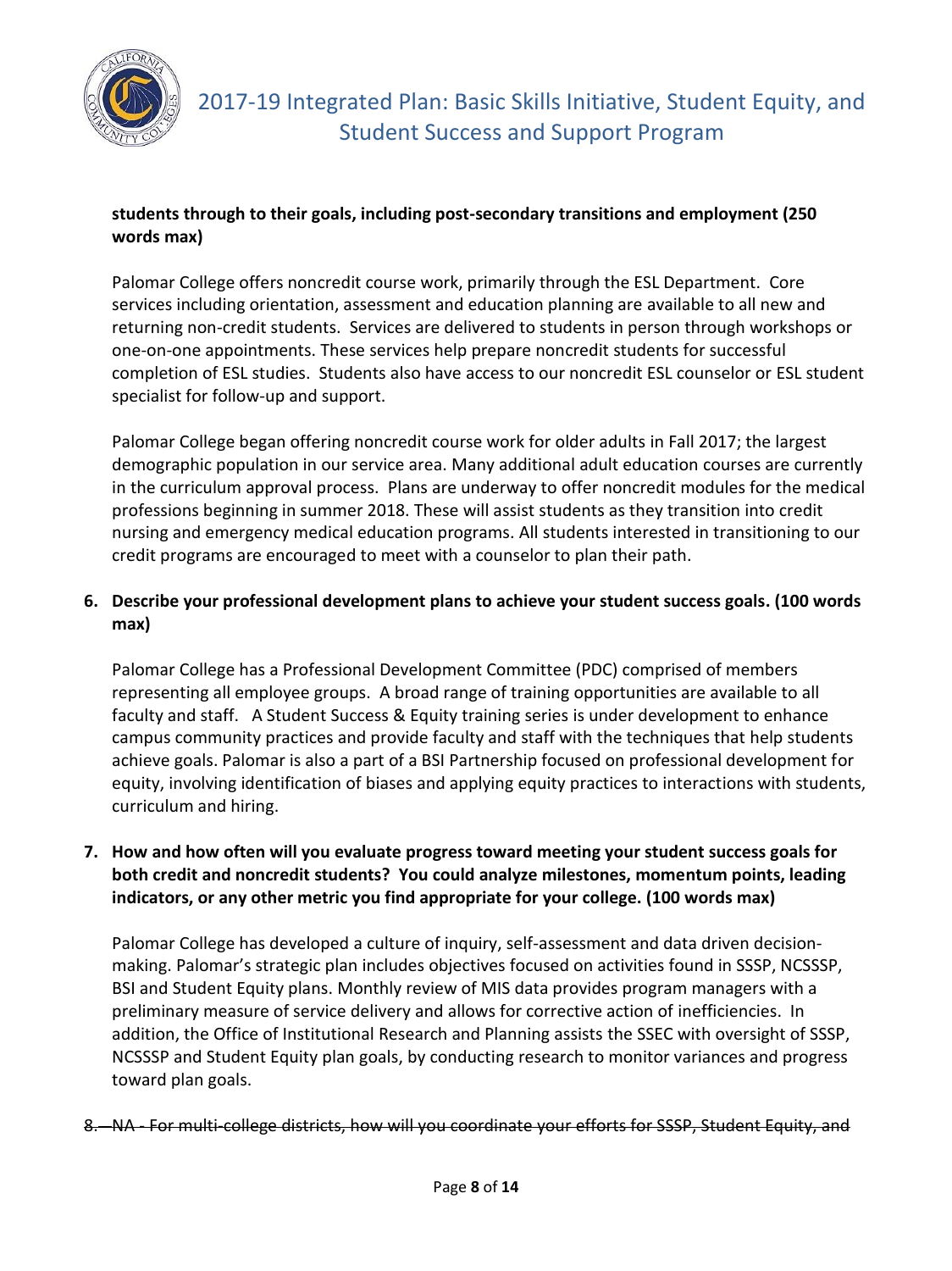

BSI, with other colleges in your district to achieve your student success goals? (100 words max)

9. Using the document "BSI, SE, SSSP, NCSSSP Integrated Budget Plan 2017-2018" and your 2017-2018 annual allocation amounts, provide a budget plan specifying how you will utilize your BSI, SE, and SSSP funds to help achieve your student success goals.

| Object<br>Code | Category                                            | Basic Skills<br>Initiative   |    | Student Equity |    | SSSP<br>Credit |    | <b>SSSP</b><br>Match<br>Credit: |          | <b>SSSP</b><br><b>Noncredit</b> |    | $\mathbf{r}$<br><b>SSSP</b><br>Match<br>credit<br>å |  |
|----------------|-----------------------------------------------------|------------------------------|----|----------------|----|----------------|----|---------------------------------|----------|---------------------------------|----|-----------------------------------------------------|--|
| 1000           | <b>Academic Salaries</b>                            | \$<br>128,982                | Ś. | 408,668        | \$ | 1,022,681      | \$ | 2,400,000                       | <b>S</b> |                                 |    |                                                     |  |
| 2000           | Classified and Other Nonacademic<br><b>Salaries</b> | Ś<br>267,944                 | Ŝ. | 610,148        | Ś  | 999,671        | Ŝ. | 340,000                         | Ŝ        | 162,110                         | Ś. | 163,610                                             |  |
| 3000           | <b>Employee Benefits</b>                            | \$<br>29,400                 | Ŝ. | 348,127        | Ś  | 822,154        | Ŝ. | 1,135,000                       | -Ŝ       | 68,100                          | s  | 68,100                                              |  |
| 4000           | Supplies & Materials                                | \$<br>8,000                  |    |                |    |                |    |                                 |          |                                 |    |                                                     |  |
| 5000           | Other Operating Expenses and Services               | \$<br>20,000                 |    |                |    |                |    |                                 | Ś        | 1,500                           |    |                                                     |  |
| 6000           | Capital Outlay                                      | Ś<br>60,000                  |    |                |    |                |    |                                 |          |                                 |    |                                                     |  |
| 7000           | Other Outgo                                         | Ś<br>34,910                  | Ś  | 412,384        | Ś  | 295,888        |    |                                 |          |                                 |    |                                                     |  |
|                | <b>Program Totals</b>                               | \$<br>549,236                | Ŝ. | 1,779,327      | Ś  | 3,140,394      | Ś  | 3,875,000                       | Ŝ        | 231,710                         | Ŝ. | 231,710                                             |  |
|                |                                                     |                              |    |                |    |                |    | Match                           |          |                                 |    | <b>Match</b>                                        |  |
|                |                                                     | BSI, SE, & SSSP Budget Total |    |                |    |                |    |                                 |          | \$<br>5,700,667                 |    |                                                     |  |

**10. Each college must create an executive summary that includes, at a minimum, the Student Equity goals for each required student group, the activities the college will undertake to achieve these goals, and the resources budgeted for these activities. The executive summary for this plan must also include an accounting of how Student Equity funding for 2014-15, 2015-16, and 2016-17 was expended and an assessment of the progress made in achieving the identified goals from prior year plans. The summary must also include the name of the college or district official to contact for further information. The executive summary must be posted to the college website. Provide a link to your college's executive summary below: [Insert Link to Exec Summary Upon Approval]**

### *Executive Summary*

# *2017-19 Integrated Plan Development*

Palomar College is proud of its work to develop a focused 2017-19 Integrated Plan. The draft plan was crafted by the Student Success & Equity Council (SSEC), a workgroup consisting of representatives from faculty, staff, students and administrators. It was further refined and finalized through our collaborative, shared-governance process which included research, dialogue, and the self-assessment of program strategies.

This 2017-19 Integrated Plan serves as a reaffirmation of our commitment to address student success and equity issues with targeted interventions. By increasing student support services,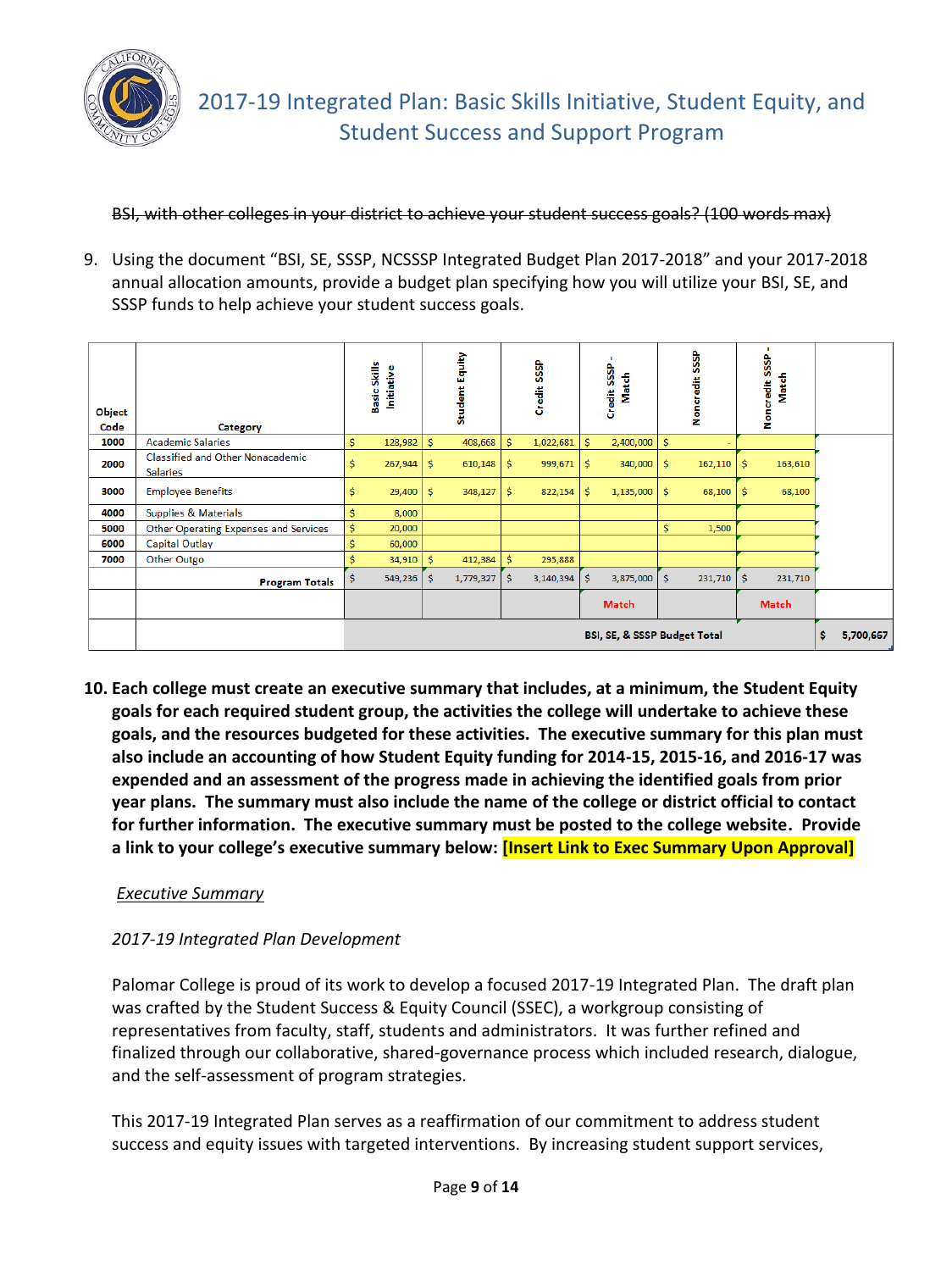

enhancing equity dialogue and engaging in continuous self-improvement of processes that support student success and equity, the college will continue to move our students toward successful completion of their individual goals.

The Integrated Plan aligns goals and activities of our College Strategic Plan with four categorical programs including:

- Basic Skills Initiative (BSI)
- Credit Student Success and Support Program (3SP)
- Noncredit Student Success and Support Program (NC3SP)
- Student Equity Plan

To facilitate and monitor the Integrated Plan, the Office of Institutional Research and Planning conducted analysis to measure progress toward eliminating disproportionate impact. Our progress demonstrates highly effective practices to increase student success.

#### *Focus on Equity Progress & Goals*

The 2014 Student Equity Plan included 3-year goals, established by the SSEC, for improvement in each area of disproportionate impact. To achieve the established goals, a series of activities were initiated or expanded. Results of an updated analysis reveal continued evidence of disproportionate impact among veterans, foster youth, Latino and African American males, and students with disabilities. Specific areas of impact included: *Access* (Veterans), *Course Completion* (Foster Youth), *ESL and Basic Skills Completion* (African Americans, Students with Disabilities, males, and Hispanics), and *Degree and Certificate Completion* (African Americans, students with disabilities, and students who entered college unprepared for college level work).

The following table summarizes the areas of disproportionate impact and measurable progress toward our 3-year goals. In addition, we address our current gap, and new 2-year plan goals adopted by SSEC members:

| <b>Success</b><br>Indicator                                  | Disproportionate<br>Impact | <b>Starting</b><br>Gap | 3 Year Goal<br>2015-2017       | 3 Year<br><b>Progress</b> | <b>Current</b><br>Gap | 2 Year Goal<br>2017-2019       |
|--------------------------------------------------------------|----------------------------|------------------------|--------------------------------|---------------------------|-----------------------|--------------------------------|
| <b>Access</b>                                                | Veterans                   | $-3.5%$                | +5% Enrollment                 | $-8.8%$                   | $-3.4%$               | +2% Enrollment                 |
| Course<br>Completion                                         | <b>Foster Youth</b>        | $-23.2%$               | +5% Completion                 | $+6.3%$                   | $-16.2%$              | +3% Completion                 |
| <b>ESL &amp; Basic</b><br><b>Skills</b><br><b>Completion</b> | African Americans          | $-8.6%$<br>$-12.7%$    | +5% Successful<br>Completion   | +5.2% Eng<br>+8.8% Math   | $-15.9%$<br>$-13.6%$  | +5% Successful<br>Completion   |
|                                                              | <b>DSPS Students</b>       | $-12.7%$               | +2% Basic Skills Seq.<br>Comp. | +17.1% Eng                | $-13.6%$              | +5% Basic Skills<br>Seq. Comp. |
|                                                              | Males                      | $-3.5%$<br>$-3.6%$     | +5% Successful<br>Completion   | +16% ESL<br>+10.6% Math   | 1.9%<br>$-2.6%$       | +5% Successful<br>Completion   |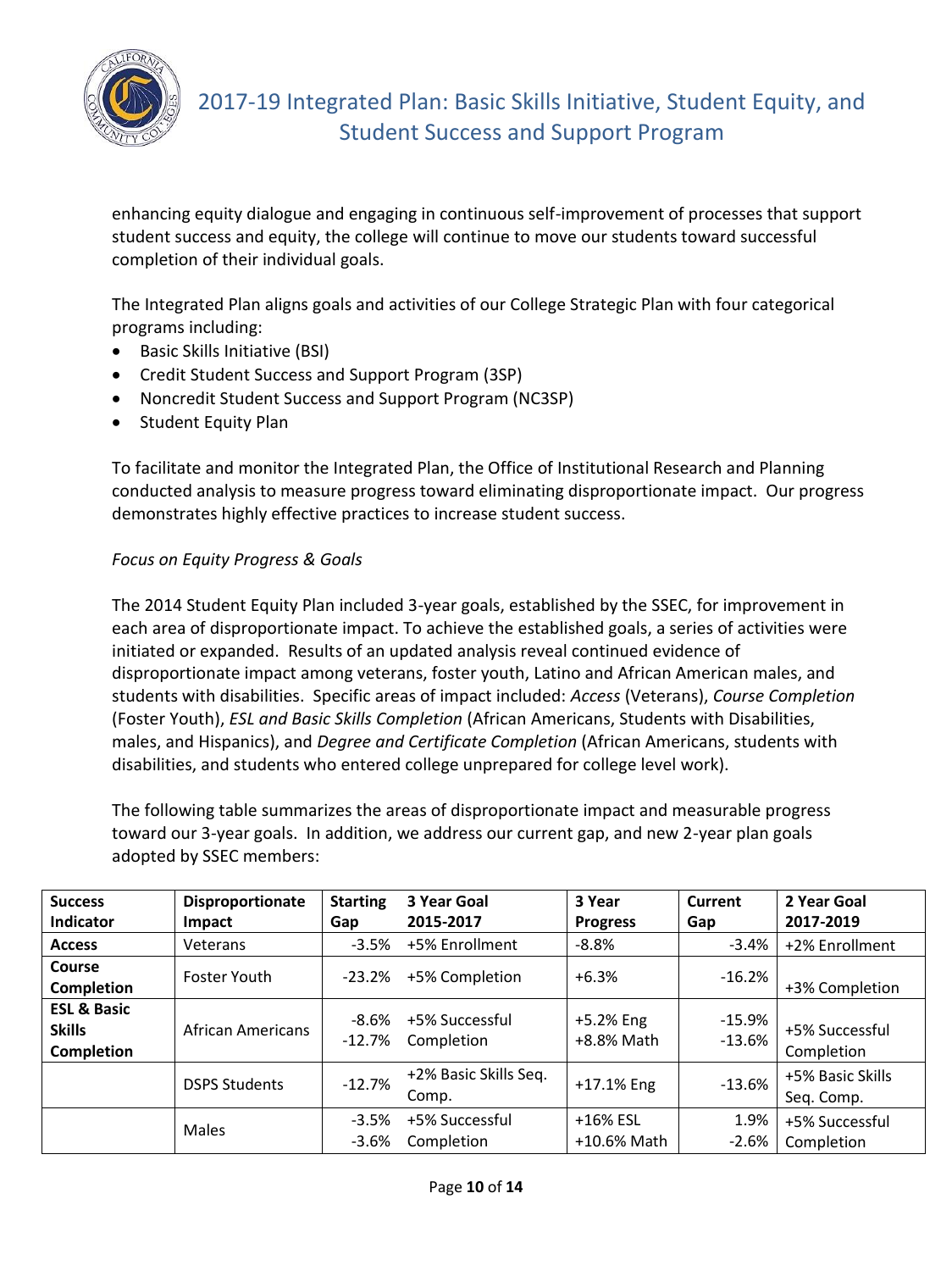

# 2017-19 Integrated Plan: Basic Skills Initiative, Student Equity, and Student Success and Support Program

|                                                     | <b>Hispanics</b>          | $-4.0%$<br>$-4.3%$<br>$-4.4%$ | +5% Successful<br>Completion | $+14%$ Eng<br>+12.1% ESL<br>+11.7% Math | $-2.5%$<br>$-2.9%$<br>$-2.4%$ | +5% Successful<br>Completion |
|-----------------------------------------------------|---------------------------|-------------------------------|------------------------------|-----------------------------------------|-------------------------------|------------------------------|
| Degree &<br><b>Certificate</b><br><b>Completion</b> | Unprepared Age<br>$25-49$ | $-11.2%$                      | +2% Completion               | $-1.5%$                                 | $-12.6%$                      | +2% Completion               |
|                                                     | African Americans         | $-5.0\%$                      | +2% Completion               | $-2.2%$                                 | $-8.6%$                       | +2% Completion               |
|                                                     | <b>DSPS Students</b>      | $-10.3\%$                     | +2% Completion               | $+1.1%$                                 | $-9.1%$                       | +3% Completion               |
| Transfer to 4-<br>year Inst.                        | Unprepared Age<br>25-49   | $-15.2%$                      | +2% Completion               | $+1.3%$                                 | $-12.0\%$                     | +2% Completion               |

Integrated Plan monitoring and oversight will continue to be provided by the Student Success & Equity Council (SSEC) in partnership with the Basic Skills Initiative committee.

Although significant progress was made to close equity gaps, the college plans to continue investing in activities and practices that have proven to be impactful. Through our shared governance structure, we have identified the best strategy for investing equity funds to achieve intended outcomes. A summary of broad *activity areas is below:*

| <b>Campus Wide &amp; Community Initiatives</b>                           |    | Anticipated Investment |
|--------------------------------------------------------------------------|----|------------------------|
| Institutional and Regional Equity Activities                             | S  | 150,000.00             |
| Build Campus Capacity to Address Equity Issues                           |    | 359,327.00             |
| Targeted Initiatives Support Successful DI Student Programs              |    |                        |
| Teaching & Learning Center (FYE, Bridge)                                 | \$ | 300,000.00             |
| Expand Foster Youth Services Resources (FYRST)                           | \$ | 75,000.00              |
| <b>Expand Disabled Student Service Resources</b>                         | \$ | 80,000.00              |
| <b>Expand Veteran Access Efforts</b>                                     | \$ | 150,000.00             |
| Support Academic Achievement for DI Students (Tutoring/Service Learning) | \$ | 350,000.00             |
| Direct Supports to Enable Achievement for DI Students                    | \$ | 100,000.00             |
| <b>Recognition Events</b>                                                | \$ | 30,000.00              |
| Professional Development & Training (Faculty/Staff/Students)             |    | 100,000.00             |
| Student Engagement Activities (SEAL Center, Educational Excursions)      | Ś. | 75,000.00              |
| <b>Student Transfer Success</b>                                          | \$ | 10,000.00              |
| Total                                                                    |    | \$1,779,327.00         |

*Additional Resources to Achieve Equity Goals*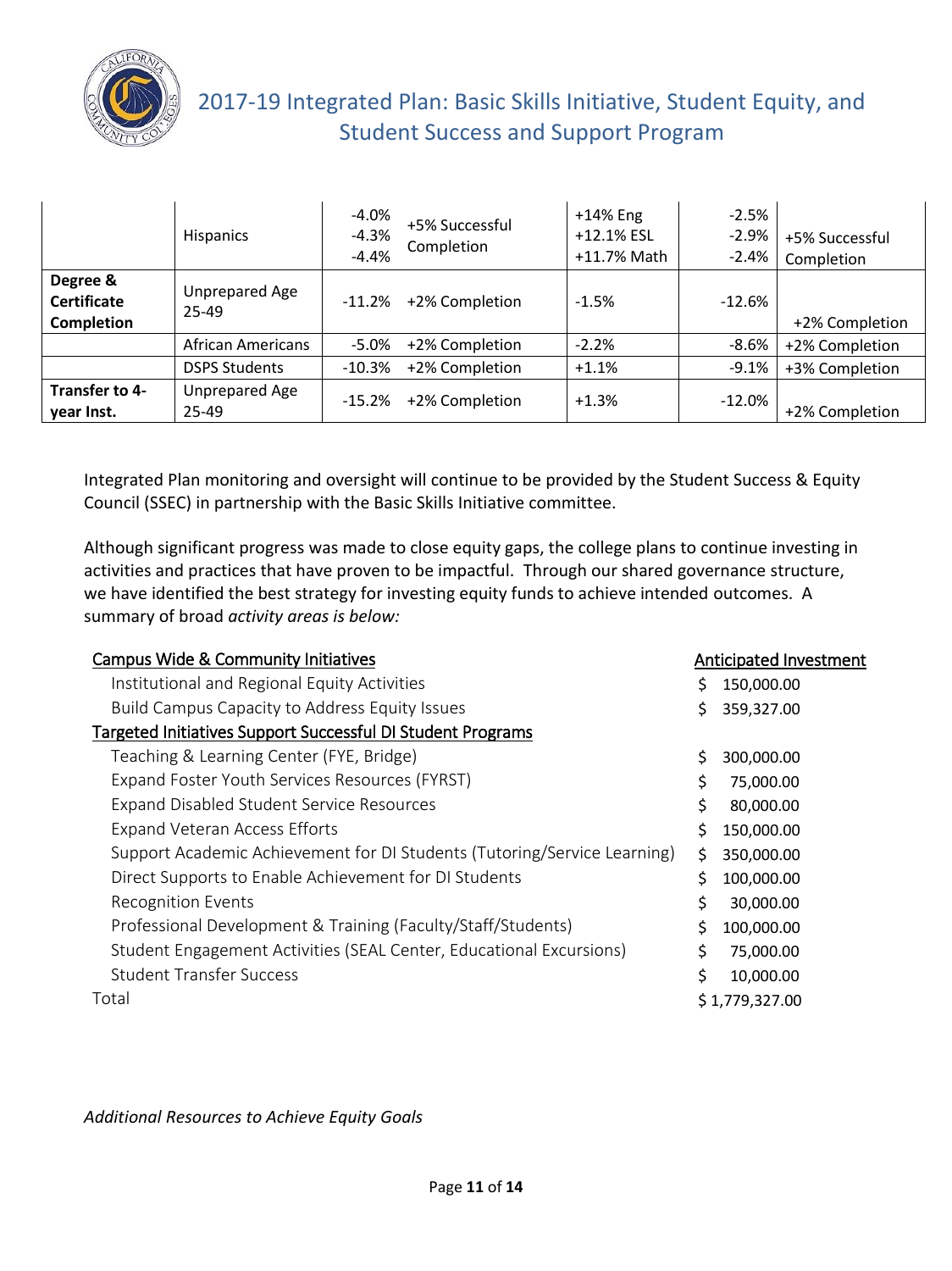

In addition to funds of Integrated Plan Categorical allocations, the College will continue to leverage other program and general funds to help students achieve their academic goals. These resources include General Fund (GF), EOPS, DSPS, TRIO, CARE, Title V - HSI, Grant Funded Student Programs, Financial Aid and Foundation Scholarship.

Prior fiscal year allocation amounts for student equity funds have fluctuated. A summary of expenditures by category for Fiscal Years 2014-15, 2015-16 and 2016-17 is below. Please note the funds for FY16-17 allow a two-year spending period that will end on June 30, 2018. Funds will be expended by the end of the two-year authorized cycle.

| Object<br>Code | Category                                               | 2014-15       | ڡ<br>ᡪ<br>2015 | ∗<br>$\mathbf{L}$<br>H<br>Year<br>2016- | $2016 - 17*$<br>$\mathbf{\mathsf{N}}$<br>Year | 3-Year<br><b>Totals</b> |
|----------------|--------------------------------------------------------|---------------|----------------|-----------------------------------------|-----------------------------------------------|-------------------------|
| 1000           | <b>Academic Salaries</b>                               | \$<br>34,840  | \$356,371      | \$<br>111,104                           | \$<br>٠                                       | \$502,315               |
| 2000           | Classified and Other<br>Nonacademic Salaries           | \$<br>81,393  | \$450,951      | \$344,044                               | \$<br>3,147                                   | \$879,535               |
| 3000           | <b>Employee Benefits</b>                               | \$<br>42,028  | \$307,161      | 102,185<br>\$.                          | \$<br>175                                     | \$451,549               |
| 4000           | <b>Supplies &amp; Materials</b>                        | \$<br>187,432 | \$149,452      | \$<br>62,894                            | \$175,000                                     | \$574,778               |
| 5000           | <b>Other Operating</b><br><b>Expenses and Services</b> | 143,040<br>Ś. | \$462,747      | \$<br>93,808                            | \$206,000                                     | \$905,595               |
| 6000           | Capital Outlay                                         | \$<br>239,533 | \$.<br>296,700 | \$<br>9,367                             | \$.<br>200,000                                | \$745,600               |
| 7000           | Other Outgo                                            | 108,060<br>S  | \$.<br>4,091   | \$<br>4,174                             | \$.<br>503,742                                | \$620,067               |
|                | <b>Student Equity</b><br><b>Allocation Totals</b>      | 836,326<br>\$ | \$2,027,473    | \$727,576                               | \$1,088,064                                   | \$4,679,439             |

\*FY1617 reporting cycle ends 6/30/18.

#### *Additional Questions:*

For questions related to Palomar College's 2017-19 Integrated Plan, please contact:

| Name                 | Olga Diaz                            |
|----------------------|--------------------------------------|
| Title                | Director of Student Success & Equity |
| <b>Email Address</b> | odiaz@palomar.edu                    |
| Phone                | (760)744-1150 x3624                  |

**11. What support from the Chancellor's Office (e.g., webinars, workshops, site visits, etc.) and on what topics (e.g., budget, goal setting, expenditures, data visualization, etc.) would help you to accomplish your goals for student success and the closing of achievement gaps?**

The following suggestions were gathered from members of our Student Success and Equity Council,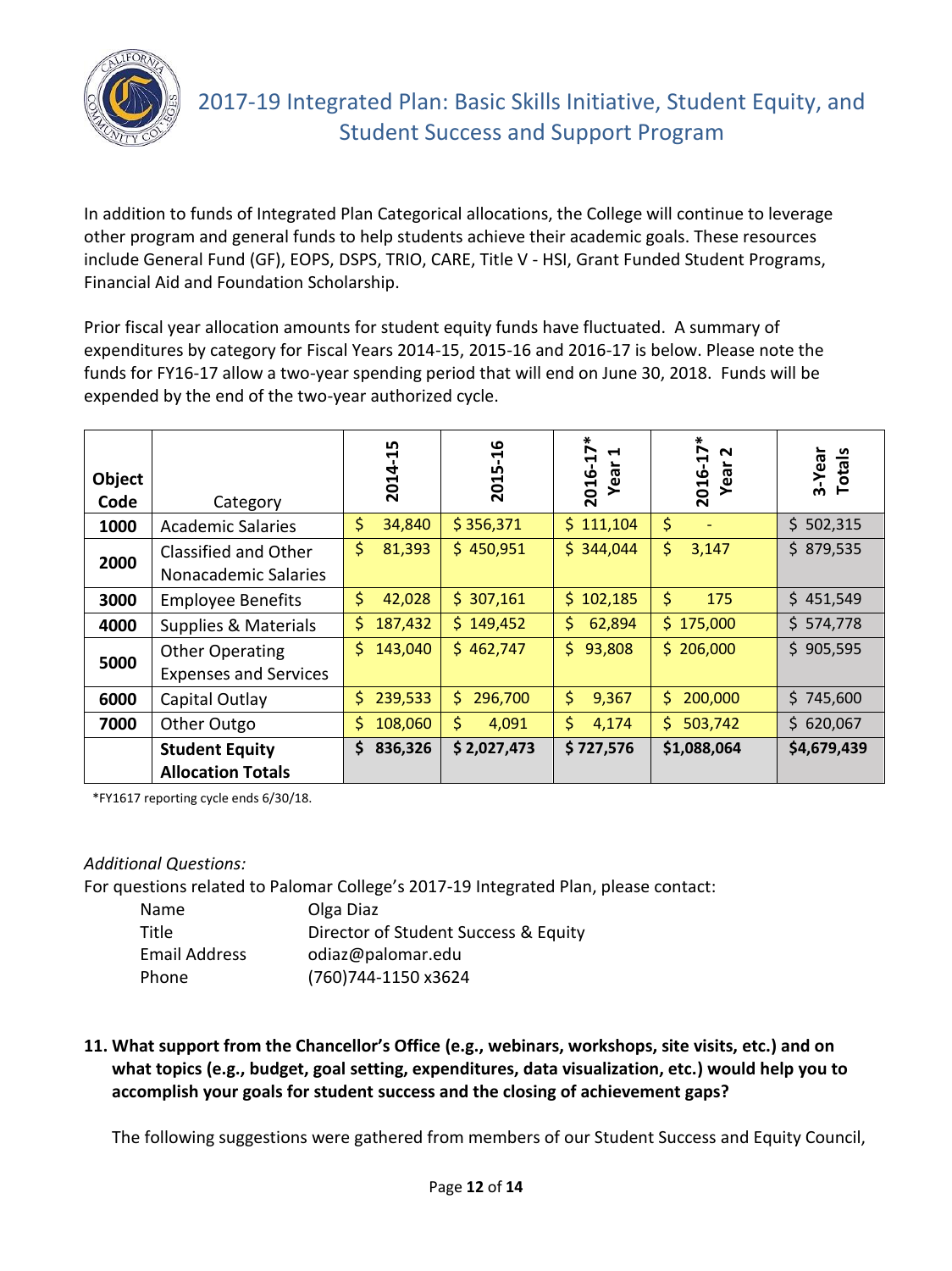

Basic Skills Initiative committee members.

- Workshops delivered at college campuses. Webinars to update colleges about legislation changes and key concepts for implementing changes.
- Workshops tailored to instructors that address how to help close achievement gaps.
- Develop consistent way to measure achievement gaps. Provide better descriptions and definitions of data. Offer data collection and data use workshops.
- Encourage inclusion of small populations in disproportionate impact gap analysis.
- Project management software to support long range implementation of substantive programs.
- Easily accessible, reliable, far-reaching data; a wide variety of skillshops on equity and practical application to hiring, curriculum, tutoring, etc.
- 12. Identify one individual to serve as the point of contact for your college (with an alternate) for the Integrated Plan and provide the following information for that person:

#### **Point of Contact:**

| Name                 | Olga Diaz                            |
|----------------------|--------------------------------------|
| Title                | Director of Student Success & Equity |
| <b>Email Address</b> | odiaz@palomar.edu                    |
| Phone                | (760)744-1150 x3624                  |

#### **Alternate Point of Contact:**

| Name          | <b>Adrian Gonzales</b>             |
|---------------|------------------------------------|
| Title         | Vice President of Student Services |
| Email Address | adriangonzales@palomar.edu         |
| Phone         | (760)744-1150 x2158                |

# Part III – Approval and Signature Page

College: Palomar College District: Palomar

Board of Trustees Approval Date:

We certify the review and approval of the 2017-19 Integrated Plan by the district board of trustees on the date shown above. We also certify that the goals, strategies and activities represented in this plan meet the legislative and regulatory intent of the Student Success and Support (credit and noncredit), Student Equity, and Basic Skills programs and that funds allocated will be spent according to law, regulation and expenditure guidelines published by the California Community College Chancellor's